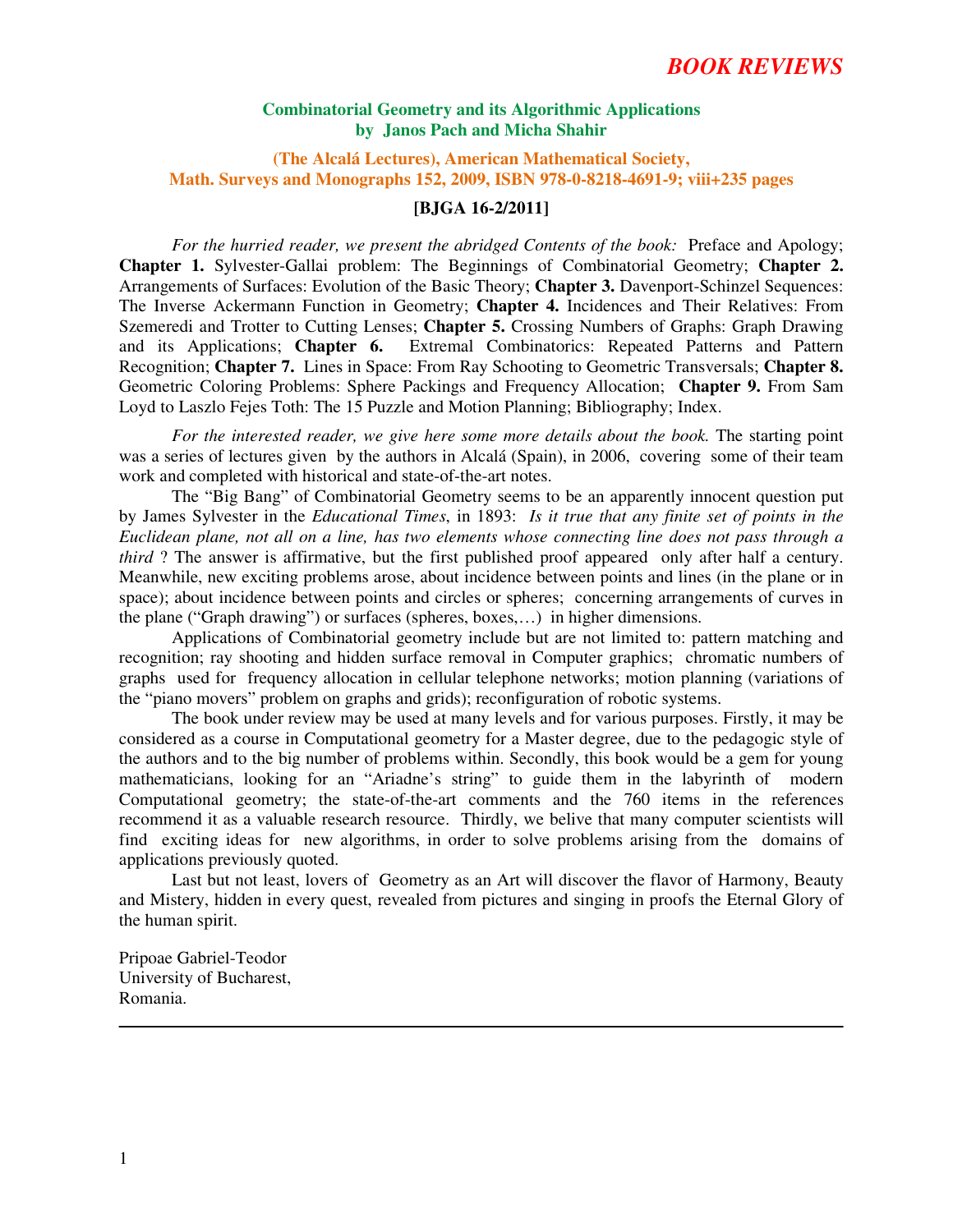# **Riemannian Holonomy Groups and Calibrated Geometry by Dominic D. Joyce**

# **Oxford University Press, Oxford, New York, 2007**

## **[BJGA 13-2/2008]**

The book is based on some previous research projects of the author. More than half the book is a revised version of parts of his monograph *Compact Manifolds with Special Holonomy*, Oxford University Press, 2000 – which is the core of the Riemannian holonomy material (Chapters one to seven and Chapter ten); here are included, besides the classical topic, some own results of the author concerning the *G*2 and *Spin*(7) holonomy of compact manifolds. But the monograph under review has added more very interesting areas and new results of the author in the field, regarding quaternionic Kahler manifolds in Chapter 10, exceptional holonomy groups in Chapter 11 and, and, most important, four new chapters on calibrated geometry (Chapters 4, 8, 9 and 12).

The stated intention of the author, made in the Preface, is that the book be not *a vehicle for publishing my own research*, but for selecting *material based on how I see the field and what I think it would be useful for a new researcher in the subject to know*. This goal of the author is excellently accomplished, in our opinion.

The content of the first three chapters covers the basic differential geometry and the analysis on manifolds used in the paper. The first chapter, entitled *Background material*, includes exterior forms on manifolds, de Rham cohomology, Hodge theory, Sobolev and Holder spaces. The second chapter is entitled *Introduction to connections, curvature and holonomy groups*. Here are considered in brief connections on vector bundles (in particular on the tangent bundle of a manifold) and on principal bundles, as well as *G*-structures. *Riemannian holonomy groups* is the title of the third chapter. Marcel Berger's theorem (concerning the list of holonomy groups that are possible on simply-connected manifolds with irreducible and non-symmetric metric) is explained, as well as the relation of the holonomy group with the topology of the underlying manifold.

The definition of *Calibrated Geometry* and its link to holonomy groups is performed in the fourth chapter. The theory was invented by Harvey and Lawson in 1982. The calibrated submanifolds are a special kind of minimal submanifolds defined by a closed form, called *calibration*. The relation between calibrated geometry and holonomy groups, central to the book, is explained. Constant calibrations and the natural integral currents (which involve geometric measure theory) are also studied.

 The fifth chapter is dealing with *Kahler manifolds*. One begins with basic definitions, tensors on complex manifolds and their decomposition. Then holomorphic vector bundles, Kahler metrics, Kahler potential, curvature of a Kahler metric and further exterior forms are discussed, first from the perspective of Riemannian geometry and then using complex algebraic geometry. The link to calibrated geometry is finally performed.

 The sixth chapter is devoted to *The Calabi Conjecture*. The proof is performed reformulating it as a nonlinear, elliptic partial differential equation in an unknown real function. The proof guarantees the existence of a Kahler metric with zero Ricci form.

*Calabi-Yau* manifolds are studied in the seventh chapter. From the enormous material in the literature, the author gives to the reader a doubtless path: the basic differential geometry of Calabi-Yau manifolds, then orbifolds and crepant resolutions and finally ways to construct Calabi-Yau manifolds. The holonomy groups  $Sp(k)$  and  $SU(m)$ , as well as compact Ricci-flat manifolds are very important ingredients, basically used in the exposition.

 The eighth chapter is entitled *Special Lagrangian geometry*. Here one studies special Lagrangian submanifolds (*SL m*-folds for short) in  $\mathbb{C}^n$ , or in a Calabi-Yau *m*-fold or almost Calabi-Yau *m*-fold, calibrated by the real part of the holomorphic volume form. The basic theory, constructions and examples are given on: *SL* cones, asymptotically conical *SL m*-folds, then *m*-folds in (almost) Calabi-Yau *m*-folds, compact, nonsingular and singular *SL m*-folds.

The *Mirror symmetry and the SYZ Conjecture* are studied in the ninth chapter. The mirror symmetry is a non-classical relationship between pairs of Calabi-Yau 3-folds. It was discovered by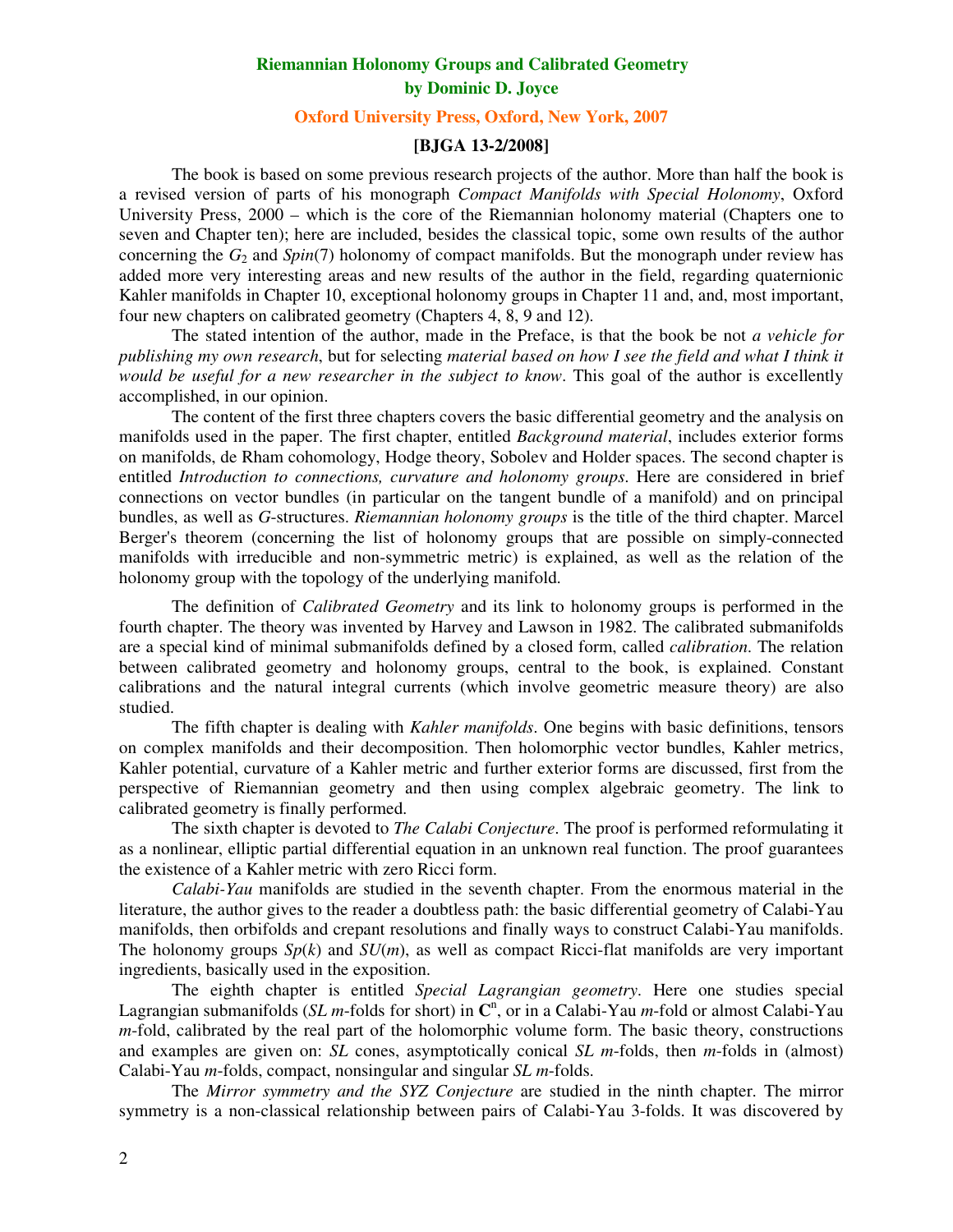physicist working in string theory. The importance of special Lagrange geometry in this theory is via SYZ conjecture, that explains mirror symmetry in terms of dual fibrations with special Lagrangian fibres. Two rather different 'explanations' of mirror symmetry are discussed: the homological mirror symmetry conjecture and the SYZ Conjecture.

*Hyperkahler and quaternionic Kahler manifolds*, are studied in the tenth chapter. Their holonomy lies in *Sp*(*m*) (thus the metric is Kahler and Ricci-flat) and in *Sp*(*m*) *Sp*(1) (they are Einstein manifolds of positive or negative scalar curvature, never Kahler, but having a twistor space). Some interesting examples and problems are discussed here.

*The exceptional holonomy groups G*2 in 7 dimensions and *Spin*(7) in 8 dimensions are discussed in the eleventh chapter. A reading list of exceptional holonomy, inciting examples and applications are given. A motivation of the particular interest in this study comes from physics (*M*theory in string theory).

*Associative, coassociative and Cayley submanifolds* are defined and studied in the last chapter. These are calibrated submanifolds: two in 7-manifolds with holonomy *G*2 (called *associative* 3-*folds* and called *coassociative* 4-*folds*, respectively) and one in 8-manifold with holonomy *Spin*(7) (called *Cayley* 4-*folds*). Coassociative 4-folds can be defined using a closed form, but the other two cannot, their study requiring different technques. The discussion is given in the same fair spirit as in the whole book.

 In our opinion, this is a well written book by an eminent specialist in the field, that provides generous guidance to the reader. We recommend the book to specialists as well as to beginners, which can find here not only a brought up-to-date source in the field, but also invitations to understand and to approach some deep and difficult problems from mathematics and physics.

Paul Popescu, University of Craiova, Romania.

# **Fourier--Mukai Transforms in Algebraic Geometry by D. Huybrechts**

# **Oxford Mathematical Monographs, 2006,viii+307 pp., Oxford University Press, ISBN 0-19-929686-3 (978-0-19-929686-6)**

#### **[BJGA 12-2/2007]**

The book is based on a course given by the author at the Institut de Mathématiques de Jussieu in 2004 and 2005. Conceived as a first specialized course in algebraic geometry, it is focused into the subject of derived category of coherent sheaves on a smooth projective variety. The study is motivated by the results by Mukai in 80's years about equivalences between derived categories of nonisomorphic varieties, and by that of Moscow school in the last 15 years, by Kontsevich's homological mirror theory and by Bondal and Orlov's results concerning the role of derived categories in classification of varieties etc.

The background of the first three chapters of R. Hartshorne's Algebraic geometry book (Springer, 1977) suffices to follow the lectures. Other notions, occasionally needed in the book (e.g. singular cohomology, Hodge theory, abelian varieties, K3 surfaces) are then presented in a suitable manner at their places.

The first three chapters of the book give the basic background on derived categories and derived functors. They are entitled: 1. Triangulated categories, 2. Derived categories: a quick tour and 3. Derived categories of coherent shaves.

The next chapters are: 4. Derived category and canonical bundle - I, 5. Fourier--Mukai transforms, 6. Derived category and canonical bundle - II, 7. Equivalence criteria for Fourier--Mukai transforms, 8. Spherical and exceptional objects, 9. Abelian varieties, 10. K3 surfaces, 11. Flips and flops, 12. derived categories of surfaces and 13. Where to go from here. Chapter 4 is devoted to results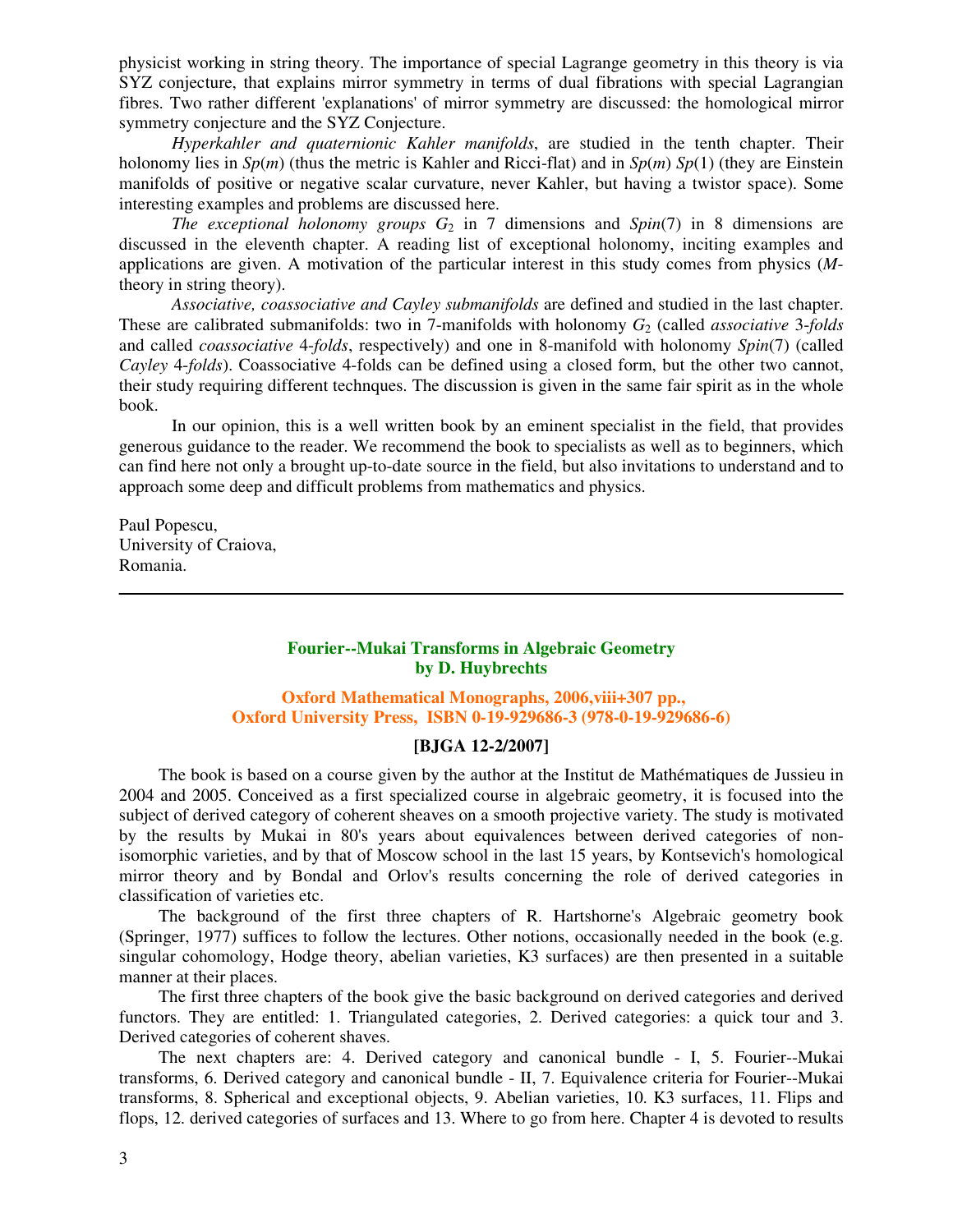by Bondal and Orlov concerning classification of derived categories of smooth projective varieties in dimension one and the description of the group of autoequivalences of the bounded derived categories of such varieties. In Chapter 6 one refine these results, showing that Kodaira dimension and canonical ring (Orlov) as well as nefness of the canonical bundle and the numerical Kodaira dimension (Kawamata) are preserved under derived equivalence. Fourier--Mukai transform is defined and first studied in Chapter 5, then in Chapter 7 one study when it is in fact an equivalence. The consideration of spherical objects in Chapter 8 give rise to braid group (Seidel and Thomas); some extensions using spectral sequences, or a more general geometric context are also presented here. The general context of abelian varieties is considered in Chapter 9, based on results by Mukai and Orlov. A next step is performed in Chapter 10, where following Mukai and Orlov, a derived version of the global Torelli theorem (that two K3 surfaces are isomorphic if and only if they have isomorphic periods) is given. The changes under a blow-up is studied in Chapter 11. The situation of isomorphic surfaces that follows from their isomorphic derived categories is studied in Chapter 12. It is proved, following Bridgeland, Maciocia and Kawamata, that it is true for surfaces that are neither elliptic, nor K3, nor abelian. Pointers to more advanced topics are given in Chapter 13, where a deeper preparation is needed for the reader to understand the material, only sketched and proofs are missing; here, the author proposes a deeper look inside some hot problems, as an invitation for an interested reader.

To conclude with, we think that the monograph under review is very helpful to all the people interested to study in algebraic geometry the derived category of coherent sheaves on a smooth projective variety. The author is a very good specialist, having original contributions in the field. The book is well written and self contained, modulo some basic facts covered by an introductory course in algebraic geometry (as pointed in our beginning). The definitions are very clear and the proofs are generously explained. The bibliography has 118 titles, covering the basic and related sources, in many directions.

Prof. Dr. Paul Popescu, University of Craiova, Department of Applied Mathematics, Romania

# **Algebraic Geometry and Arithmetic Curves, by Quing Liu**

### **Oxford Graduate Texts in Mathematics 6, 2006, xv+577 pp., Oxford University Press, ISBN 0-19-920249-4 (978-0-19-920249-2)**

# **[BJGA 12-2/2007]**

The monograph under review is intended as an introduction to Algebraic and Arithmetic Geometry, in the language of schemes, dealing with both arithmetic surfaces and the reduction of algebraic curves.

The ten chapters are organized in two parts. In the first part, the author treats: **I.** Some topics in commutative algebra (tensor products, flatness, formal completion, the Artin-Rees lemma**); II.** General properties of schemes (spectrum of a ring, ringed topological spaces, schemes, reduced schemes and integral schemes,dimension); **III.** Morphisms and base change (the technique of base change, applications to algebraic varieties, some global properties of morphisms); **IV.** Some local properties (normal schemes, regular schemes, flat morphisms and smooth morphisms, Zariski's "Main Theorem" and applications); **V.** Coherent sheaves and Cech cohomology (coherent sheaves on a scheme, Cech cohomology,cohomology of projective schemes); **VI**. Sheaves of differentials (Kahler differentials, differential study of smooth morphisms, local complete intersection, duality theory, Grothendieck duality); **VII.** Divisors and applications to curves (Cartier divisors, Weil divisors, Van der Waarden's purity theorem, Riemann-Roch theorem, algebraic curves, Hurewitz formula, singular curves and the structure of  $Pic^0(X)$ ).

 $\overline{a}$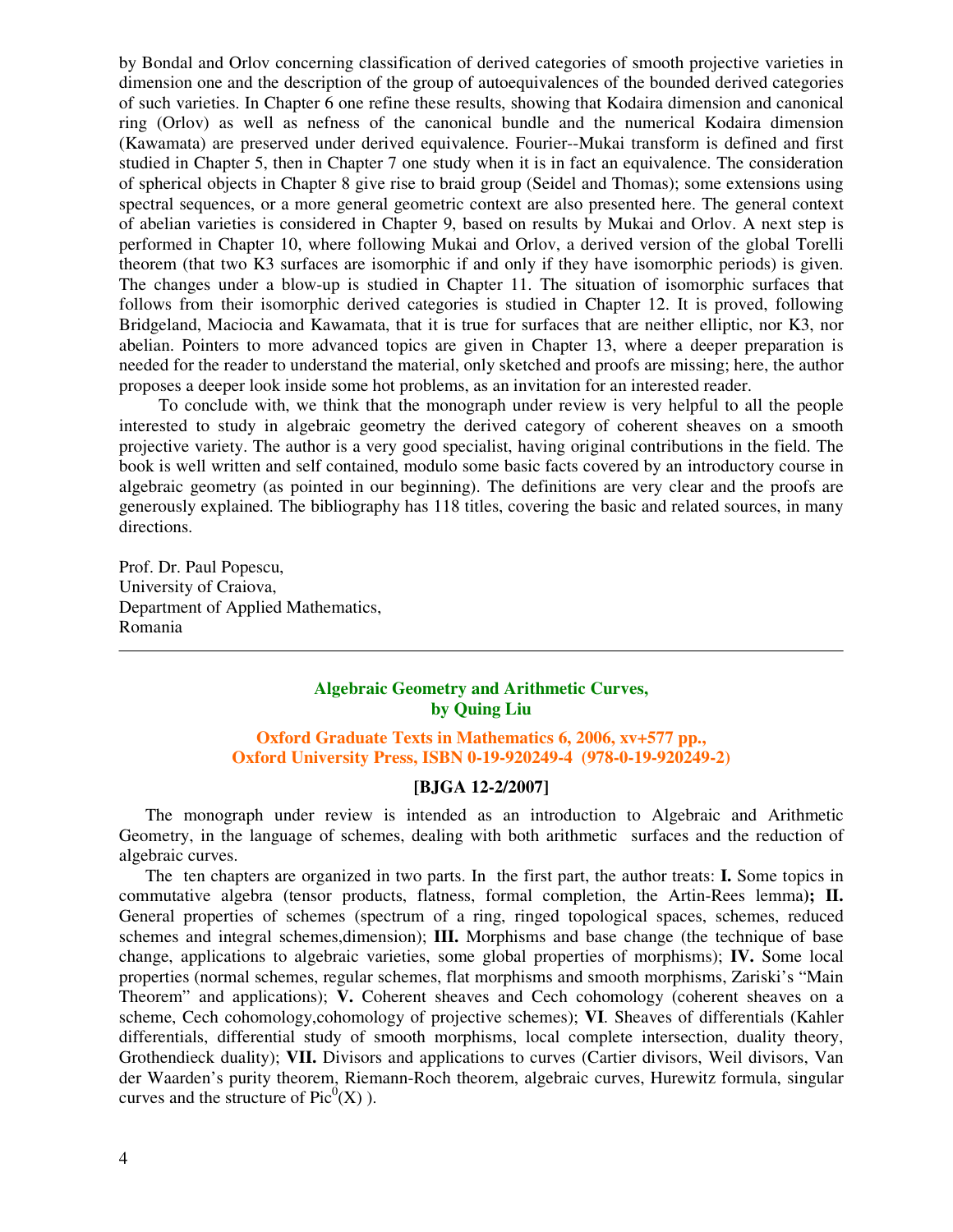The second part contains: **VIII.** Birational geometry of surfaces (blowing-ups, excellent schemes, fibered surfaces); **IX.** Regular surfaces (intersection theory on a regular surface, intersection and morphisms, minimal surfaces, Castelnuovo's criterion, applications to contraction, Artin's contractability criterion); **X.** Reduction of algebraic curves (models and reductions, reduction of elliptic curves, Neron models of elliptic curves, stable reduction of algebraic curves, Deligne-Mumford theorem, proof of Artin-Winters).

The book ends with a bibliography containing 97 references; an index of symbols and an index of notions allow an easier and quicker recovering of the key information.

 The exposition is clear, with a good balance between rigor and intuitive hints, between formal reasoning and insightful examples. More than 600 exercises help the reader to interact actively with the text. All these valuable features make this monograph a good reference for graduate students and young researchers.

Prof. Dr. Pripoae Gabriel Teodor, University of Bucharest, Romania.

# **Quasiconformal Maps and Teichmüller Theory by A. Fletcher and V. Markovic**

### **Oxford Graduate Texts in Mathematics 11, 2007, viii+189 pp., Oxford University Press, ISBN 0-19-856926-2 (978-0-19-856926-8)**

# **[BJGA 12-1/2007]**

Riemann had proved that the set *M<sup>g</sup>* of equivalence classes of closed Riemann surfaces of genus g>1 can be parametrized locally with 6g-6 real parameters. The set  $M<sub>g</sub>$  is named a moduli space.

Teichmüller published in the period 1938-1944 six articles in which he studied Riemann's moduli problem by introducing the notion of quasiconformal maps between two Riemann surfaces *S* , *S* and proving his fundamental theorem: in each homotopy class of homeomorphisms  $f : S \rightarrow S'$ there exists a unique "extremal" quasiconformal map. To this aim, he used pairs of holomorphic quadratic differential forms on  $S$  and  $S'$ . The moduli spaces are described as unions of Euclidean metric spaces.

Teichmüller's theory has been improved by many authors, among which we mention the names of Lavrentiev, Ahlfors, Bers, Pflüger and Mori. An important tool introduced by these authors is the Beltrami's equation.

Fletcher and Markovic give in their book of 189 pages a rich survey of Teichmüller's theory, including the latest achievements. The book contains 11 chapters with the following titles: The Grötzsch argument, Geometric definition of quasiconformal maps, Analytic properties of quasiconformal maps, Quasi-isometries and quasisymmetric maps, The Beltrami differential equation, Holomorphic motions and applications, Teichmüller spaces, Extremal quasiconformal mappings, Unique extremality, Isomorphisms of Teichmüller spaces, Local rigidity of Teichmüller spaces.

Fletcher and Markovic's book is an excellent graduate textbook. Each part of the book is rigorously and pedagogically elaborated, but the reviewer considers that, globally, Teichmüller's main results are not sufficiently underlined. There is also a local critical remark: at page 89, in Theorem 7.5.1., the roles of the functions *f* , *g* should be reversed.

Prof. Dr. Kostake Teleman, University of Bucharest, Romania.